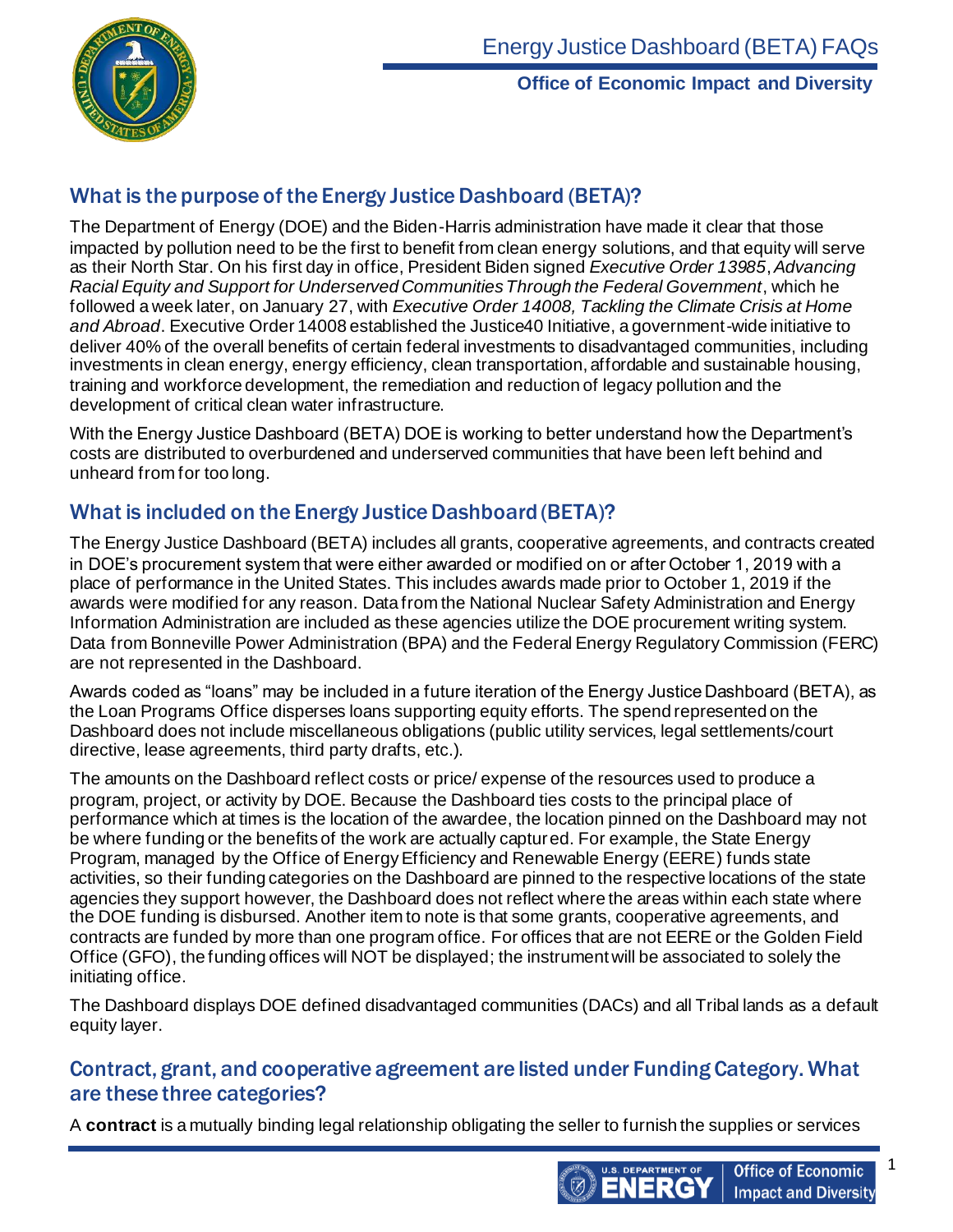

(including construction) and the buyer to pay for them. Contracts include (but are not limited to) awards and notices of awards; job orders or task letters issued under basic ordering agreements; letter contracts; orders, such as purchase orders, under which the contract becomes effective by written acceptance or performance; and bilateral contract modifications. Contracts do not include grants and cooperative agreements. (See Federal Acquisition Regulation §2.101 *Definitions*.)

A **grant** is a legal instrument between the federal government and aState, a local government, or other recipient when the principal purpose of the relationship involves public purpose and substantial involvement is NOT expected from the federal government to carry out the activity contemplated in the agreement. (See 31 U.S.C. 6304)

A **cooperative agreement** is a legal instrument between the federal government and a State, a local government, or other recipient when the principal purpose of the relationship involves public purpose and substantial involvement is expected from the federal government to carry out the activity contemplated inthe agreement. (See 31 U.S.C. 6305)

Grants and cooperative agreements do not include loans, subsidies, direct federal government cash assistance to an individual, insurance, and loan guarantees. (See 31 U.S.C. 6302)

## How are disadvantaged communities defined?

The DOE working definition for DACs has been developed by an internal and external collaborative research process and includes data for thirty-six (36) indicators collected at the census tract level that each represent a distinct dimension of disadvantage. These 36 indicators can be grouped across the following categories (numbers in parenthesis show how many indicators fall in that category):

- Fossil Dependence (2)
- Energy Burden (5)
- Environmental and Climate Hazards (10)
- Vulnerability (socioeconomic, housing burden, transportation burdens, etc.) (19)

Additional information about the DOE DACs definition can be found in the *Energy Justice Dashboard (BETA) Resource Area* and on the *Justice40 Initiative* page located at https://www.energy.gov/diversity/justice40-initiative.

#### What is the methodology to identify Geographic DACs?

To identify the census tracts that could be considered DACs, the J40 Team took four main steps:

- 1. For each census tract, the J40 Team calculated the percentile values for each of the 36 indicators.
- 2. The J40 Team summed the percentiles across the indicators to create a score for each tract. Each indicator is given equal weight. The final scores for each tract could range from 0 to 36, where 36 would represent the largest disadvantage.
- 3. Based on the score, the top 20 percent of census tracts in each state were selected. This ensures that every state is represented.
- 4. To ensure wealthier locations are not inadvertently included, DAC eligibility is further restricted based on income. A census tract selected in step 3 is identified as a DAC if at least 30% of households: a. are at or below 200% of Federal Poverty Level and/or
	- b. are considered low-income households by the Department of Housing and Urban Development, defined as making 80% of area median income.

Nationwide, 13,581 census tracts were identified as disadvantaged (18.6% of 73,056 total U.S. census tracts). Due to data limitations, U.S. territories are not yet included. They will be included in future iterations of this work.

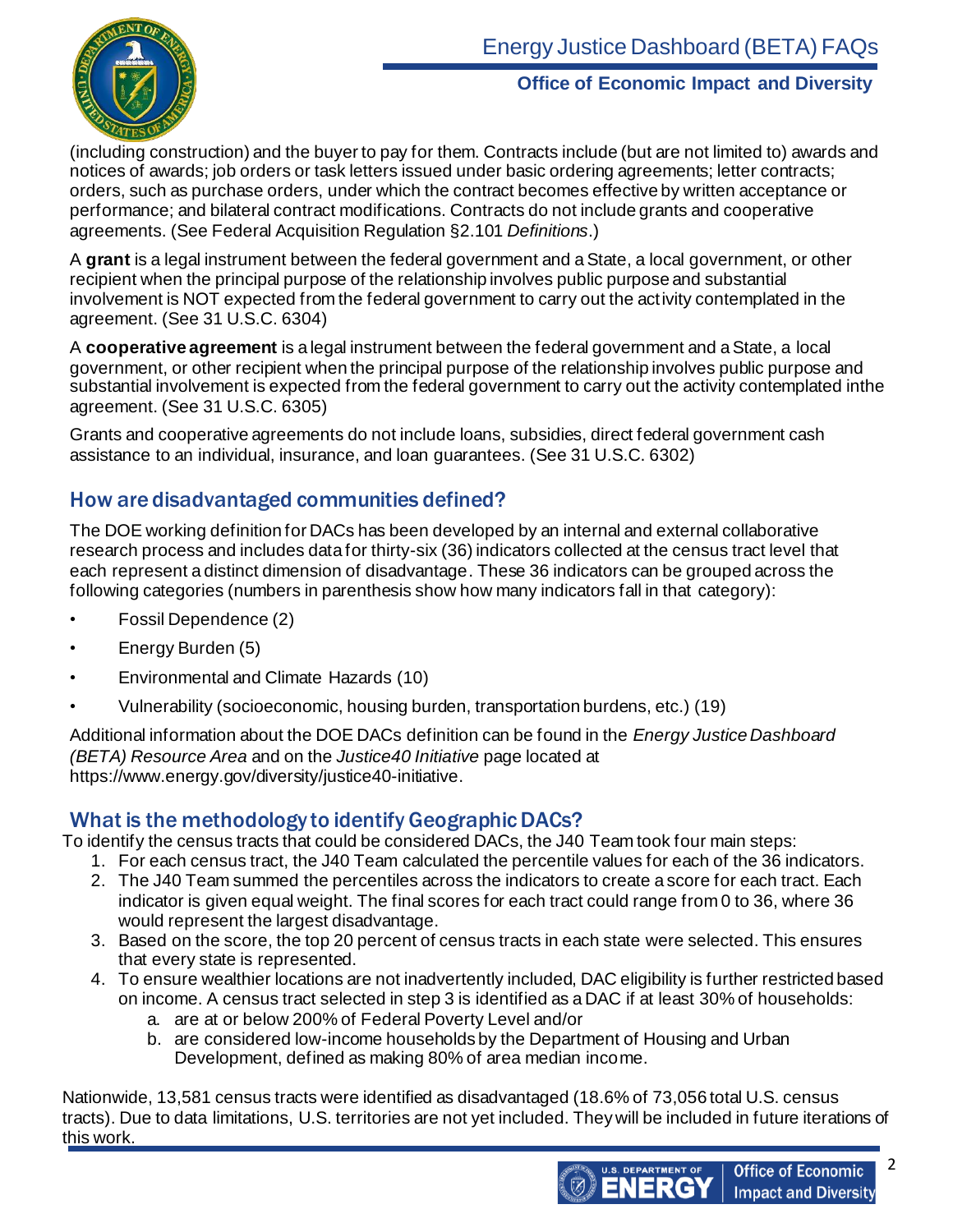

Additional information about the DOE DACs definition can be found in the *Energy Justice Dashboard (BETA) Resource Area* and on the *Justice40 Initiative* page located at https://www.energy.gov/diversity/justice40 initiative .

### How is J40 Relevance determined?

J40 Relevance categories originated through EO 14008, and include investments in clean energy, energy efficiency, clean transportation, affordable and sustainable housing, training and workforce development, the remediation and reduction of legacy pollution and the development of critical clean water infrastructure. J40 Relevance was determined by searching the award descriptions in DOE grants, cooperative agreements, and contracts. DOE program offices confirmed the relevance during their quality reviews prior to the Dashboard launch. To further ensure the relevancy of J40, the DOE procurement writing system contains a mandatory field where relevancy is determined at time of award or modification/amendment of a contract, grant, or cooperative agreement.

# What is the source for the Dashboard procurementand financial data?

The Department's Integrated Data Warehouse aggregates from the agency's procurement and financial management systems and is the primary source of data used for the Dashboard.

### How are costs defined and are they appropriated or non-appropriated?

Costs are defined as the price or expense of the resources used to produce a program, project, or activity. The financial data included in the Dashboard includes both appropriated and non-appropriated information (an example of a non-appropriated resource is non-federal reimbursable work or revenues received).

### Why are there negative numbers represented in the cost amounts?

Cost amounts may appear as negative numbers due to refunds or returned costs in individual fiscal years. Costs may be returned for various reasons including returned costs as a result of closeout audits.

### How often is the Dashboard data updated?

Dashboard data is refreshed the second week of the month after the accounting period closes. The data reflects costs as of the last day of the accounting month. For example, looking at the Dashboard data in May will show DOE costs for the April accounting period ending April 30<sup>th</sup>.

### How are the Equity Layers defined and from where did they come?

| Layer                        | <b>Details</b>                                                                                                                                                                                                                                                                                                                                                                                                              |
|------------------------------|-----------------------------------------------------------------------------------------------------------------------------------------------------------------------------------------------------------------------------------------------------------------------------------------------------------------------------------------------------------------------------------------------------------------------------|
| No Layers                    | No layer chosen.                                                                                                                                                                                                                                                                                                                                                                                                            |
| DACs/Tribal Lands*           | Displays DOE defined disadvantaged communities and all Tribal<br>lands. This default layer can be switched on and off.                                                                                                                                                                                                                                                                                                      |
| <b>Minority Population**</b> | The percent of individuals in a tract (statistical subdivisions of a<br>county that aim to have roughly 4,000 inhabitants) who list their<br>racial status as a race other than white alone and/or list their<br>ethnicity as Hispanic or Latino. That is, all people other than non-<br>Hispanic white-alone individuals. The word "alone" in this case<br>indicates that the person is of a single race, not multiracial. |

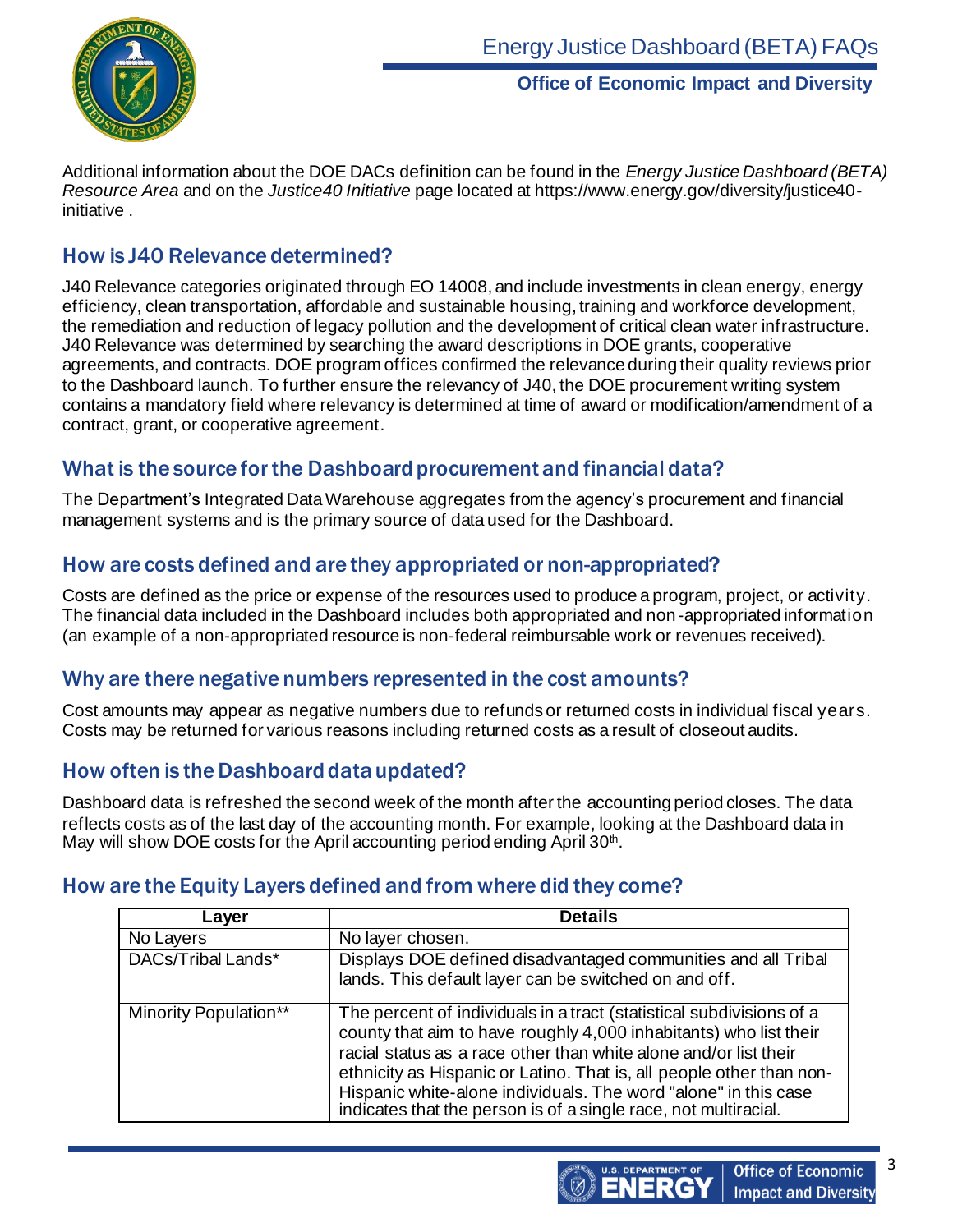

| Low Income Population**            | The percent of a tract's population in households where the<br>household income is less than or equal to twice the federal<br>"poverty level."                                                                                                                                                                                                                                                                                                                                                                                                                                                                                                                                                                                                                                       |
|------------------------------------|--------------------------------------------------------------------------------------------------------------------------------------------------------------------------------------------------------------------------------------------------------------------------------------------------------------------------------------------------------------------------------------------------------------------------------------------------------------------------------------------------------------------------------------------------------------------------------------------------------------------------------------------------------------------------------------------------------------------------------------------------------------------------------------|
| Energy Burden***                   | The average annual housing energy costs divided by the average<br>annual household income. Annual housing energy costs are<br>based on household annual expenditures for electricity, gas (utility<br>and bottled), and other fuels (including fuel oil, wood, etc.).                                                                                                                                                                                                                                                                                                                                                                                                                                                                                                                |
| <b>Air Toxin Cancer Risk</b>       | Lifetime cancer risk from inhalation of air toxics.                                                                                                                                                                                                                                                                                                                                                                                                                                                                                                                                                                                                                                                                                                                                  |
| <b>Respiratory Hazards</b>         | Air toxics respiratory hazard index (ratio of exposure<br>concentration to health-based reference concentration).                                                                                                                                                                                                                                                                                                                                                                                                                                                                                                                                                                                                                                                                    |
| Ozone Level                        | Ozone summer seasonal avg. of daily maximum 8-hour<br>concentration in air in parts per billion.                                                                                                                                                                                                                                                                                                                                                                                                                                                                                                                                                                                                                                                                                     |
| <b>Diesel Particulate Matter</b>   | Diesel particulate matter level in air, µg/m3.                                                                                                                                                                                                                                                                                                                                                                                                                                                                                                                                                                                                                                                                                                                                       |
| <b>All Particulate Matter</b>      | PM2.5 levels in air, µg/m3 annual avg.                                                                                                                                                                                                                                                                                                                                                                                                                                                                                                                                                                                                                                                                                                                                               |
| <b>Lead Paint</b>                  | Percent of housing units built pre-1960, as indicator of potential<br>lead paint exposure.                                                                                                                                                                                                                                                                                                                                                                                                                                                                                                                                                                                                                                                                                           |
| <b>Traffic Proximity</b>           | Count of vehicles (AADT, avg. annual daily traffic) at major roads<br>within 500 meters, divided by distance in meters (not km).                                                                                                                                                                                                                                                                                                                                                                                                                                                                                                                                                                                                                                                     |
| <b>Risk Facilities</b>             | Count of RMP (potential chemical accident management plan)<br>facilities within 5 km (or nearest one beyond 5 km), each divided<br>by distance in kilometers.                                                                                                                                                                                                                                                                                                                                                                                                                                                                                                                                                                                                                        |
| Hazardous Disposal<br><b>Sites</b> | Count of hazardous waste facilities (TSDFs and LQGs) within 5<br>km (or nearest beyond 5 km), each divided by distance in<br>kilometers.                                                                                                                                                                                                                                                                                                                                                                                                                                                                                                                                                                                                                                             |
| <b>Cleanup Sites</b>               | Count of proposed or listed NPL - also known as superfund - sites<br>within 5 km (or nearest one beyond 5 km), each divided by<br>distance in kilometers.                                                                                                                                                                                                                                                                                                                                                                                                                                                                                                                                                                                                                            |
| <b>Water Discharge Sites</b>       | RSEI modeled Toxic Concentrations at stream segments within<br>500 meters, divided by distance in kilometers.                                                                                                                                                                                                                                                                                                                                                                                                                                                                                                                                                                                                                                                                        |
| COVID-19 Fatalities****            | Displays rank quantile of cumulative deaths, per county, attributed<br>to COVID-19, since Jan 1, 2020.                                                                                                                                                                                                                                                                                                                                                                                                                                                                                                                                                                                                                                                                               |
| <b>Award Details</b>               | Displays each DOE award as a map pinpoint or as a grey disk<br>with the number of awards in that location (when zoomed out).<br>This default layer can be switched on and off.                                                                                                                                                                                                                                                                                                                                                                                                                                                                                                                                                                                                       |
| Cost Heat Map                      | Aggregated costs by location on the map. Areas of warmer colors<br>indicate higher volume of DOE costs while areas of cooler colors<br>indicate a lower volume of DOE costs. The colors are relative to<br>the zoom level and to the other cost amounts displayed in that<br>geographic view. For example, when the map is displaying the<br>entire U.S., Lexington, KY is a light purple color as the costs in<br>that location are compared against costs across the U.S.;<br>however, when we zoom in completely, Lexington, KY is a bright<br>red color as the costs in Lexington are much higher compared to<br>the other locations displayed on the map. When most zoomed in,<br>a static legend will display showing fixed ranges of dollar amounts<br>each color represents. |

Unless otherwise noted, all layers derive from the Environmental Protection Agency's (EPA) <u>EJSCREEN's</u> [Environmental Indicators.](https://www.epa.gov/ejscreen/overview-environmental-indicators-ejscreen) The layer with the single asterisk (\*) stems from DOE defined DACs/Tribal Lands shapefiles. These can be found in the "Energy Justice Dashboard (BETA) Resources Area" of the



**Office of Economic Impact and Diversity**